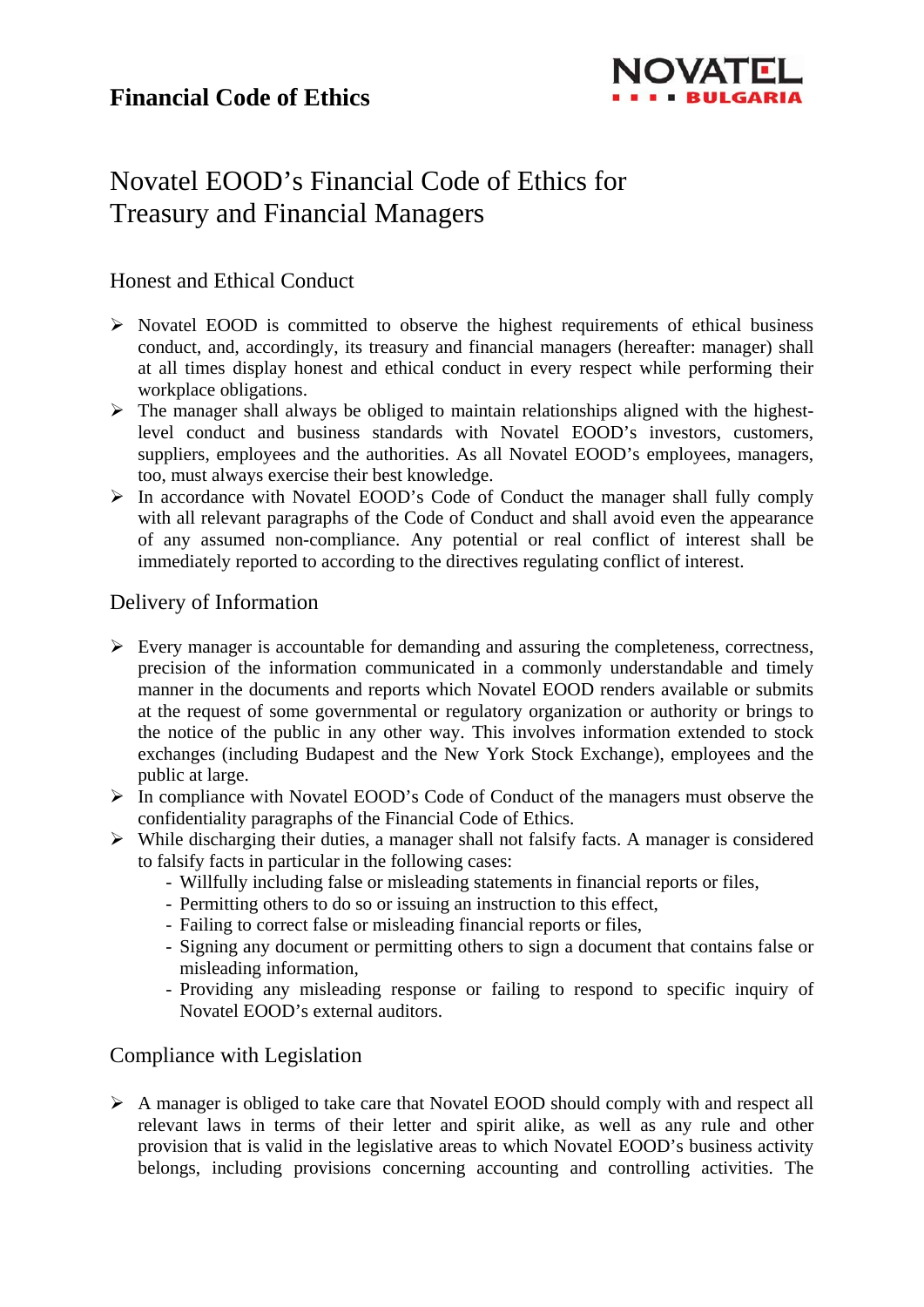## **Financial Code of Ethics**



obligation to comply with legislation also includes compliance with laws, rules, regulations and ethical standards that apply to cases when the manager personally trades Magyar Telekom Group's shares, and, respectively, when the manager uses Magyar Telekom Group related information not intended for public use. Transactions in Magyar Telekom Group's securities are governed by Magyar Telekom Group's rules of insider trading that do not constitute a part of the Financial Code of Ethics.

- $\triangleright$  Every manager shall be obliged to provide their personal support towards promoting the basic group-level principle, on the basis of which information mentioned in statements or information of a financial nature shall be recorded in the fullest and most precise manner possible as prescribed by the relevant accounting regulations.
- $\triangleright$  It is also the managers' responsibility to continuously operate and regularly assess at Novatel EOOD procedures that provide for the adequate indication of any event when somebody deviates from Novatel EOOD's basic principle of requiring compliance with every relevant accounting regulation.
- $\triangleright$  The Financial Code of Ethics is not a collection of every law, regulation or standard that applies to Novatel EOOD and its employees. It is the responsibility of each manager to adhere to all applicable requirements and prohibitions imposed by concerning laws, rules and regulations, including those relating to accounting and auditing matters.

#### Internal settlement

- $\triangleright$  If any manager is concerned that any other manager or some other person acting upon the instruction of a manager acts or is in default through which the provisions of the Financial Code of Ethics may have been violated, the manager shall be obliged to immediately inform the Magyar Telekom Group Compliance Director or report the violation to the Ethicsline. (Access and detailed guideline is included in the Code of Conduct.) Any failure to do so shall amount to a violation of the Financial Code of Ethics. The reporting person may not suffer any repercussion for making a report in good faith.
- $\triangleright$  In addition to the above every manager shall be obliged to immediately inform the Magyar Telekom Group Compliance Director or the Ethicsline of any information the he/she learned especially with respect to the following:
	- Any weakness or shortcoming in Magyar Telekom Group's procedures that would detrimentally influence Novatel EOOD's ability to record, process, compile, collect and enter its financial data into its books or, respectively, there is a good reason to believe that it might have an impact of this kind,
	- Irrespective of the gravity or the amount concerned any fraud in which managers or any other employees are involved who play an important role in the preparation of Novatel EOOD's financial statements or data servicing are involved,
	- Violation of any law, regulation or standard with respect to Novatel EOOD or its operation if the violation has
	- been committed by Novatel EOOD or any of its employees, consultants, contractual partners or agents,
	- Unethical, dishonest or illegal conduct or action that violates the Code of Conduct, Financial Code of Ethics or any Novatel EOOD guideline if the person involved in it is an employee who plays a major role in the operation of Novatel EOOD's financial reports, data servicing and related procedures.